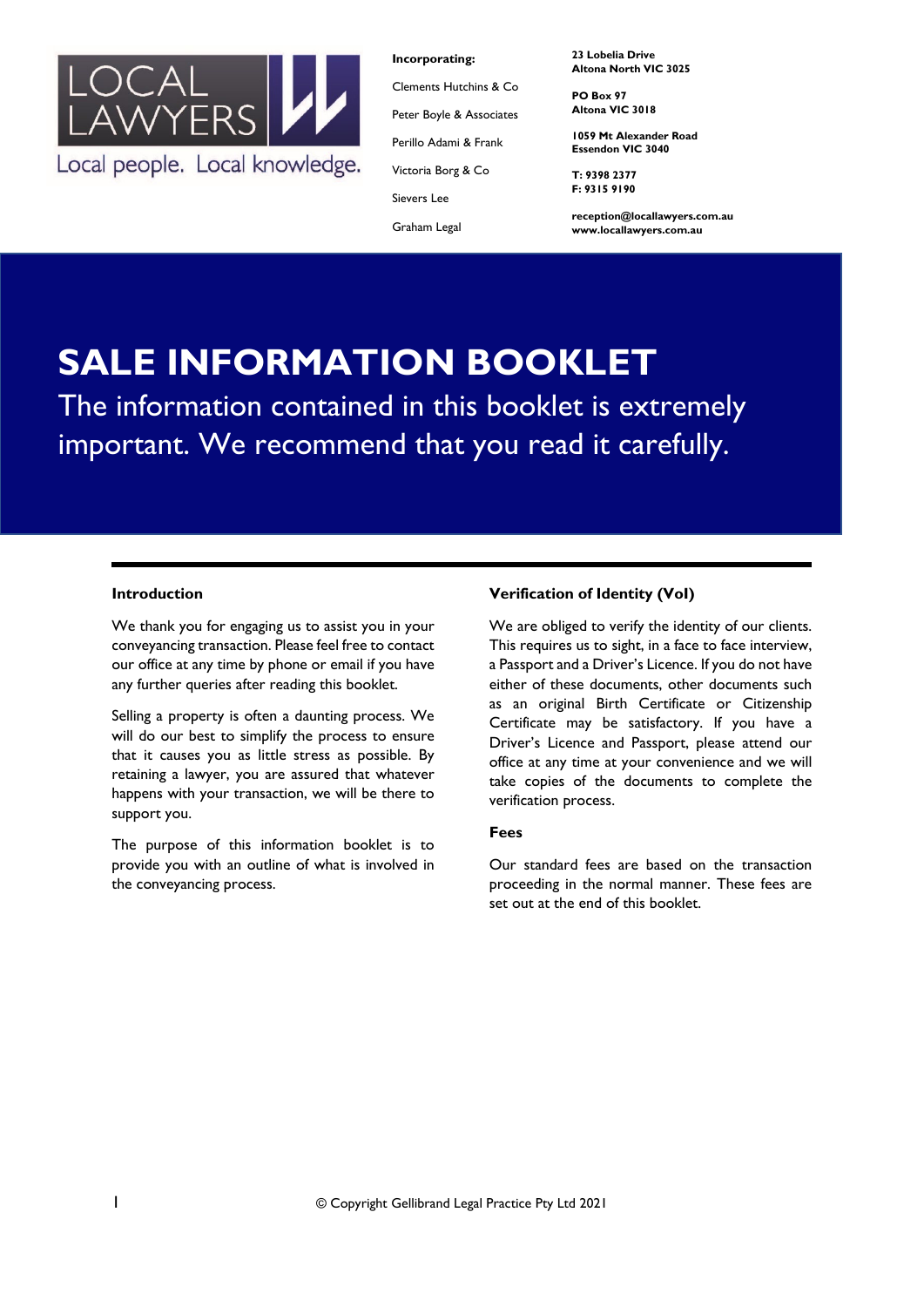## **Appointing a Real Estate Agent**

The first step many people take when deciding to sell a property is to appoint a real estate agent to handle the sale. The agent is responsible for marketing the property with the intention of achieving a sale. You will usually enter into a contractual relationship with the real estate agent by signing an 'Exclusive Sale Authority'.

This document governs the relationship between you and the agent. There are two basic things you need to be aware of in relation to the authority:

- 1. the agent's obligation pursuant to the authority only extends to finding a purchaser who agrees to purchase the property pursuant to an *unconditional contract*. The agent is entitled to a commission if this is achieved, *even if settlement does not take place*; and
- 2. by signing the authority you give the agent the *exclusive right* to market and sell the property for a specified period (usually 90 days). You must be mindful of your potential liability to pay commission to the agent in the event that you seek to sell the property with another agent, or without an agent, as the authority may say the original agent is entitled to a commission in certain circumstances.

The agent should collect a deposit (usually 10%) from the purchaser at the time that the contract is signed by the purchaser and will hold this amount in trust. We will then arrange for the agent to transfer the deposit, less the agent's commission, to our trust account, so that it will be available at final settlement. It is possible for the deposit to be released earlier than final settlement (see below).

## **Vendor Statement (s.32 Statement)**

All vendors must provide certain details about the property to prospective purchasers. This document is known as a Vendor Statement and is required by s.32 of the *Sale of Land Act*. We prepare this document for you and agents are always very anxious to receive it as they cannot sell the property without it. Our aim is to prepare the s.32 Statement as quickly as possible but whilst time is important, ensuring it is correct is more important. Sometimes there will be delays involved because we may need to obtain a required document from a third party (such as an Owners Corporation Certificate which can take up to 10 days to arrive)

but you can be certain that we will prepare the s.32 Statement as quickly as possible.

Depending on the circumstances, we may forward the s.32 Statement to you for signing, or we might include the s.32 Statement in the Contract and provide both documents to the agent, who will then arrange for you to sign the s.32 Statement in anticipation of a sale.

## **Material Facts**

The law also requires vendors to disclose "material facts" relating to the property, such as contamination, access limitation and illegal building work. Please advise us if any such facts are relevant to your property.

## **The Contract of Sale**

The Contract is the most important document in the conveyancing process. The contract records the terms of your agreement with the purchaser regarding the sale. Our practice is to prepare the Contract at the same time as we prepare the s.32 Statement and in this way we provide the agent with all of the documents that are necessary to create a legally binding agreement.

In light of the above we therefore only allow the Contract to leave our office *once all necessary requirements have been satisfied*. Whilst we appreciate that contracts often need to be prepared quickly, we request your patience and assistance to ensure that all necessary documents are obtained so as to ensure validity of the Contract.

The Contract is usually signed by the Purchaser as a way of making a written offer to buy the property. The deposit, or part of it, is paid to the agent, who then submits the written offer to the Vendor for consideration. If the Vendor is prepared to accept that offer, the Vendor signs the Contract and a binding legal agreement comes into existence. *No binding agreement exists until both the Purchaser and the Vendor have signed the Contract*.

The agent then advises the Purchaser that the Vendor has accepted the offer and arranges to collect the balance of the deposit (if applicable).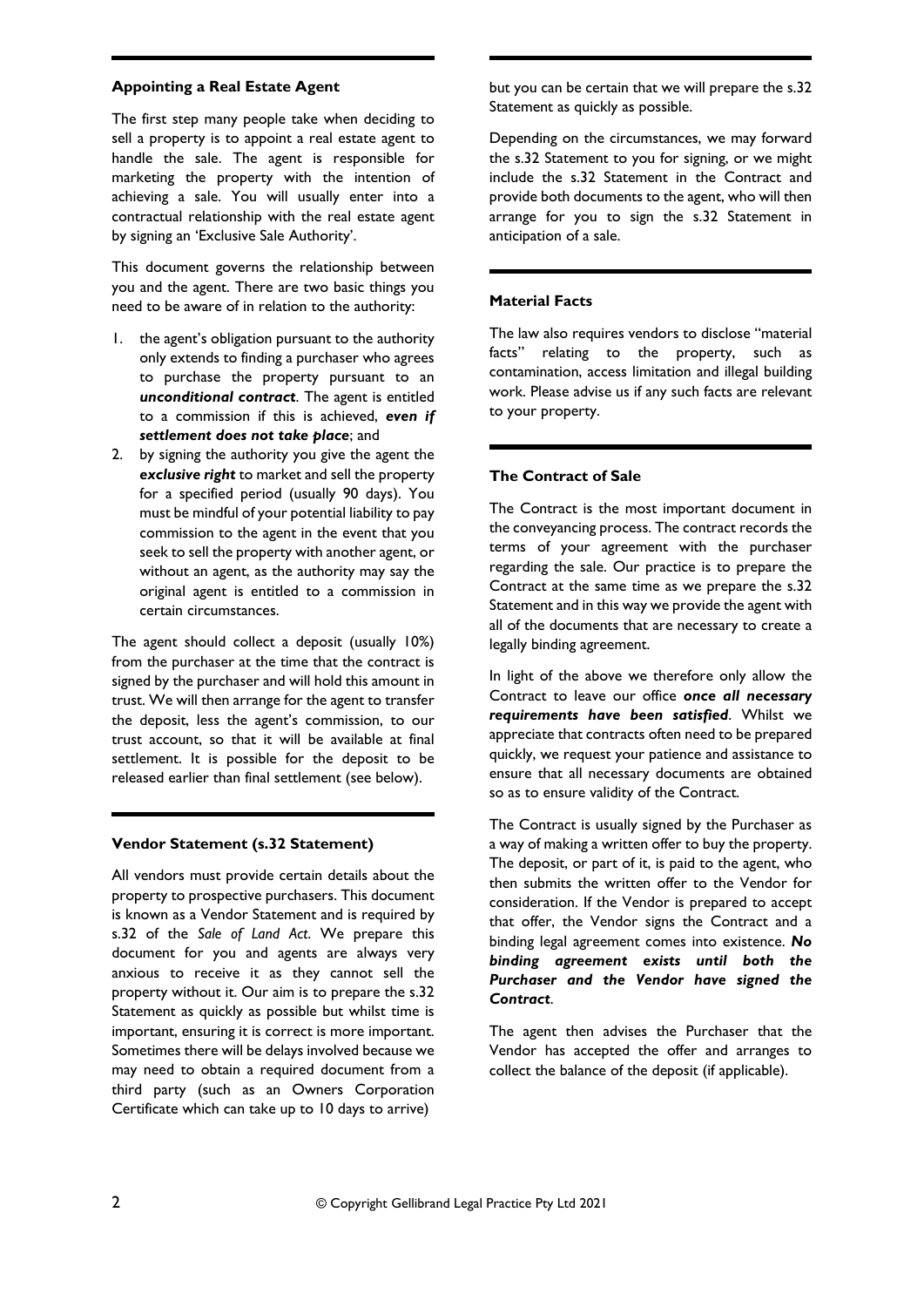#### **Insurance**

The standard contract provides that the property remains at the risk of the Vendor and we therefore recommend that you maintain insurance over the property until settlement.

## **Cooling Off**

In limited circumstances, a purchaser may cool off (or end) a purchase, although this does not apply to a purchase made at auction or three business days prior to or after the auction date.

## **Electronic Conveyancing – PEXA**

Most transactions are conducted electronically and where possible we use Property Exchange Australia (known as PEXA) to settle transactions. Although there are fees for using PEXA, it also provides some savings and the sale proceeds are available to you as cleared funds immediately.

## **Signing Documents**

Once we have verified your identity and you have signed a Client Authority, we are able to sign all documents relating to the transfer of title. However, there are also a number of bodies which require you to sign particular documents, for instance:

- the State Revenue Office (SRO) requires some documents to be electronically signed by you; and
- the Australian Tax Office (ATO) also requires a declaration that you are not a foreign resident.

We will provide you with the links to the relevant websites and instructions as to signing these documents.

## **Paying out your Loan and Discharging your Mortgage**

If there is a mortgage over your property it is necessary for us to arrange for that mortgage to be discharged and for the lender to make the Certificate of Title available for settlement. We will send you a Discharge Authority for signing which you will need to return to our office so that we can arrange the discharge. It is important that you complete details of your loan account number(s)

before returning the Authority to us as lenders require specific information in this regard. Discharges are handled by Head Office of the financier and strict protocols must be observed in arranging discharges.

#### **Release of Deposit**

Purchasers usually pay a 10% deposit at the time the contract is signed and this amount must be held by a stakeholder (agent or solicitor) until settlement. It is possible for the deposit to be released prior to settlement, but the purchaser is entitled to have full details of any amounts owed in relation to the property. This means that we must obtain information from your lender (if applicable). This can take as long as 3 weeks to obtain and the Purchaser may take a further 4 weeks to agree. Not all purchasers co-operate with deposit release and it can become a very time-consuming exercise. Some purchasers may request payment of their legal costs associated with agreeing to release the deposit.

If you do not owe any money on the property, then we will arrange for the deposit to be released to you 28 days after the date of the Contract without reference to the purchasers.

The agent is entitled to take commission from the deposit once it is released.

## **Final Inspection**

The Purchaser is entitled to conduct a final inspection of the property in the week before settlement, which the agent will arrange. The purpose of the inspection is to establish that the property is in the same condition as at the Day of Sale, fair wear and tear excepted.

A Purchaser must accept minor deterioration (such as an overgrown garden) but may be entitled to complain in relation to more serious deterioration in the property (such as a tree falling on the house). It is therefore advisable for you to continue insurance cover to mitigate the risk in these cases.

Permanent improvements, such as stoves, heaters and kitchen benches, are known as 'fixtures' and they are therefore part of the property and included in the sale. For instance, a fixed dishwasher is a fixture which would be included in the sale. Moveable items, such as furniture, televisions and washing machines are known as 'goods' or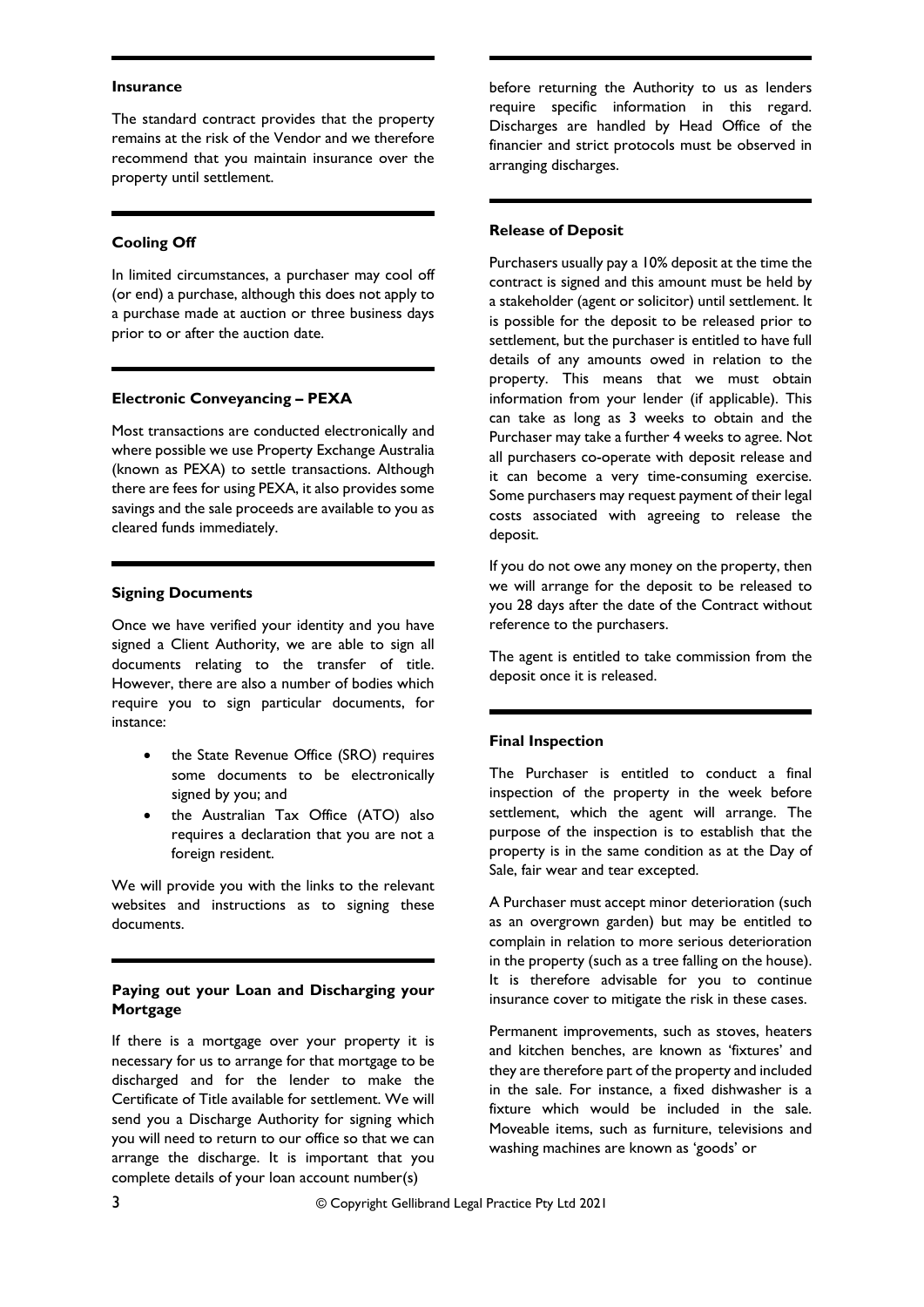'chattels', and these are not included in the sale and may be removed by the Vendor.

It is normal to leave improvements such as carpets, curtains, blinds and light fittings. These are included in the Contract. If there is a particular item that you intend to remove at settlement, this should be specifically excluded from the Contract. You should advise us of this so that we can specify this exclusion in the Contract.

#### **Settlement**

As settlement takes place electronically, proceeds of sale are generally available as cleared funds in your account on the day of settlement.

#### **Keys**

Keys to the property are usually collected by the Purchaser from the agent at settlement. The agent should only hand over keys upon receipt of written authorisation from our office. We will send authorisation to the agent after settlement. Other keys are normally left in the property, along with instruction books and household information.

## **Rate adjustment**

The Vendor is obliged to pay the rates on the property until settlement and the Purchaser is obliged thereafter. Rates are adjusted at settlement to ensure that this occurs. This is done by deducting from the money paid to the Vendor any amount outstanding for rates, and then adjusting those rates as paid so that the Purchaser pays back to the Vendor the rates paid by the Vendor for the period after settlement. Payment is then made to the rating authority for any amount owing and rates are therefore paid until the end of the rating year.

## **Foreign Resident Capital Gains Withholding (FRCGW)**

If you are selling a property over \$750,000, the ATO requires the Purchaser to withhold 12.5% of the purchase price and pay it to the ATO unless you obtain a Clearance Certificate from the ATO. You may need your accountant's assistance in this respect.

See: https://www.ato.gov.au/frwt\_certificate.aspx

## **Goods & Services Tax (GST)**

Most residential transactions do not attract GST, but the sale by a builder or developer of new residential premises or vacant land does attract GST. If you believe that your sale may attract GST, please be sure to discuss that possibility with us.

## **Capital Gains Tax (CGT)**

Most residential transactions do not attract CGT, but the sale of a property other than your principal place of residence may have CGT consequences and you should seek advice from your accountant before deciding to sell.

#### **Services**

You must arrange for final readings of electricity, gas and telephone services and for the forwarding of final accounts to your future address.

### **Completion**

We will provide you with full financial details relating to the settlement and we will also advise the council, water authority and SRO of your sale.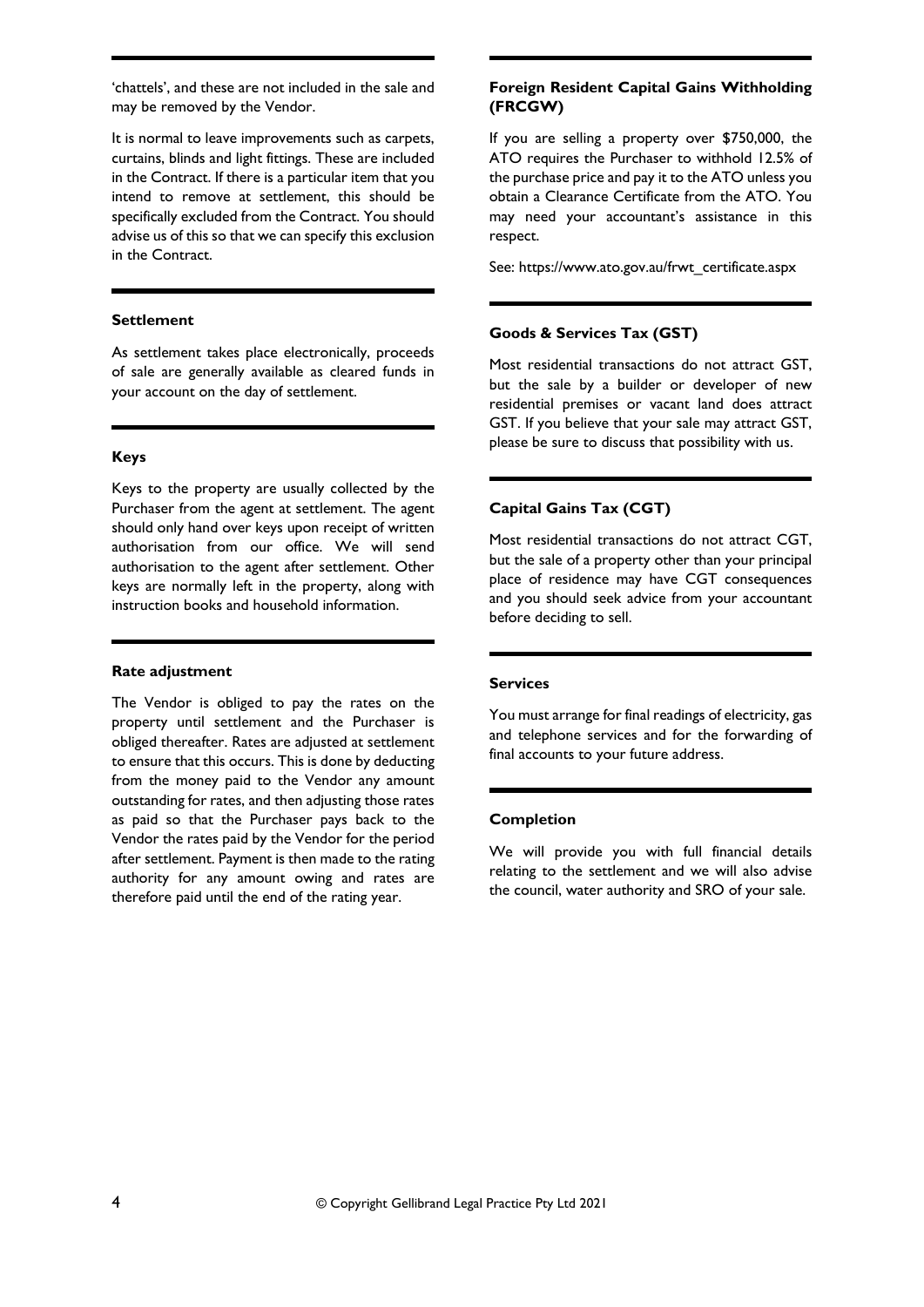# **FEE STRUCTURE AS AT 1 MARCH 2021**

# **STANDARD CONVEYANCING – SALE**

| Transaction                                      | <b>Legal Fees</b>                         |
|--------------------------------------------------|-------------------------------------------|
| Residential conveyancing sale (without mortgage) | \$1,100 including GST, plus disbursements |
| Residential conveyancing sale (with mortgage)    | \$1,200 including GST, plus disbursements |
| Commercial conveyancing sale (without mortgage)  | \$1,200 including GST, plus disbursements |
| Commercial conveyancing sale (with mortgage)     | \$1,300 including GST, plus disbursements |

*The above fee structure is for transactions up to \$2 million. Our costs for transactions over \$2 million are determined by negotiation.*

## **ADDITIONAL SERVICES – SALE**

**Section 27 Deposit Release:** An additional fee of \$220 is payable if you require us to facilitate early release of your deposit. This will be added to your invoice at settlement. Seeking release of the deposit is frequently made more difficult by the failure of banks to respond to requests in a timely manner, and by the purchasers often being reluctant to agree to such release. These issues routinely require our office to follow up numerous times to obtain responses to our requests.

| (subject to change by providers without notice)    |                     |                                                                  |  |  |  |
|----------------------------------------------------|---------------------|------------------------------------------------------------------|--|--|--|
| <b>Disbursement</b>                                | Fee (Including GST) | Why We Order it                                                  |  |  |  |
| <b>Title Search</b>                                | \$24.85             | Required by the Sale of Land Act                                 |  |  |  |
| Title Instrument (Covenant,<br>Caveat etc.)        | \$15.40             | Required by the Sale of Land Act                                 |  |  |  |
| Copy of Plan of Land                               | \$17.40             | Required by the Sale of Land Act                                 |  |  |  |
| <b>Title Alert</b>                                 | \$10.55             | To be aware of any dealings with the Title                       |  |  |  |
| City West Water Information<br>Statement           | \$42.23             | <b>Discloses</b><br>possible<br>unregistered<br>any<br>easements |  |  |  |
| South East Water Information<br><b>Statement</b>   | \$58.10             |                                                                  |  |  |  |
| Yarra Valley Water Information<br>Statement        | \$46.30             |                                                                  |  |  |  |
| Barwon<br><b>Water</b><br>Information<br>Statement | \$51.89             |                                                                  |  |  |  |
| Western<br>Water<br>Information<br>Statement       | \$101.89            |                                                                  |  |  |  |

#### **SCHEDULE OF COMMON DISBURSEMENTS AS AT 1 MARCH 2021**